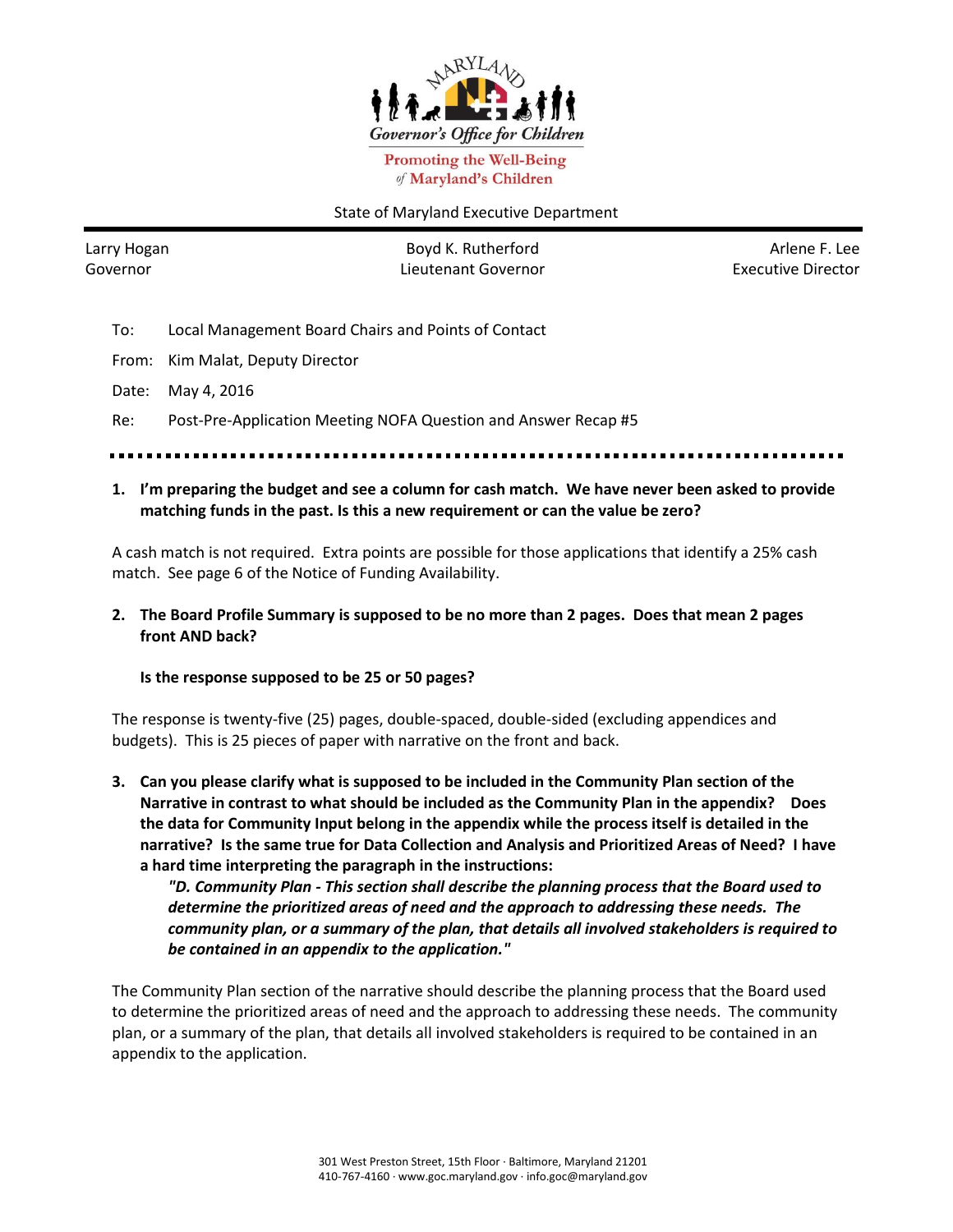# **4. In the Description of Programs/Strategies, it is requested that we summarize three years of a program's prior performance measures demonstrating impact if we intend to fund existing programs. What if the program has not been funded for three years?**

The Board should provide any available performance data and a brief summary of the research-based information (with citations) that explains how the program will contribute to achieving the desired change (*e.g.* serve the identified population and impact the prioritized indicator).

## **5. Could a Region have a Results Based Leadership Team?**

This would be determined by the Annie E. Casey Foundation. We believe they would be very interested in the idea.

**6. The cover page for the response requires the signature of the Chief Executive Officer of the County. Is this required for a non-profit Local Management Board as well?** 

**I do not see anything in the NOFA that says all Board members must sign nor any specific signatures. I know I have County policies to follow and am sure I need Board signatures. Am I missing something? Is there a specified number or percentage of Board members that need to sign?**

Non-profit Local Management Boards should follow their local protocols for approval by the Chief Executive Officer of the jurisdiction.

The Notice of Funding Availability only requires signatures of the Chair, the director (or staff point of contact), and the Chief Executive Officer of the jurisdiction. Additional lines were provided on the cover page to accommodate any local protocols for approving proposals which may require additional signatures.

**7. Regarding the Board Profile Summary, does this also need to be double-spaced and am I correct to say that the two pages for this summary do not count towards the 25-page limit for the application narrative?**

The Board Profile Summary is limited to 2 pages that are not part of the 25 page limit for the application narrative and shall be double-spaced. Format is 12-point font, double-spaced, double-sided, 8  $\frac{1}{2}$  x 11 sized paper throughout.

**8. For the "current programs sponsored and/or funded by the Board"—in addition to the description in the Board Profile Summary, are we able to include an appendix that provides a more in-depth visual of our current programs? We want reviewers to have an understanding of the diversity and scope of our programs, but are also sensitive to the two-page limit for the summary.**

Yes, a Board may include a one (1) page visual of current programs in the appendices. However, we strongly caution the Boards to limit their use of the appendices to the required documents and a one (1) page visual of current programs.

**9. Is the description of the strategies for competitive funds included in the 50-page maximum?**